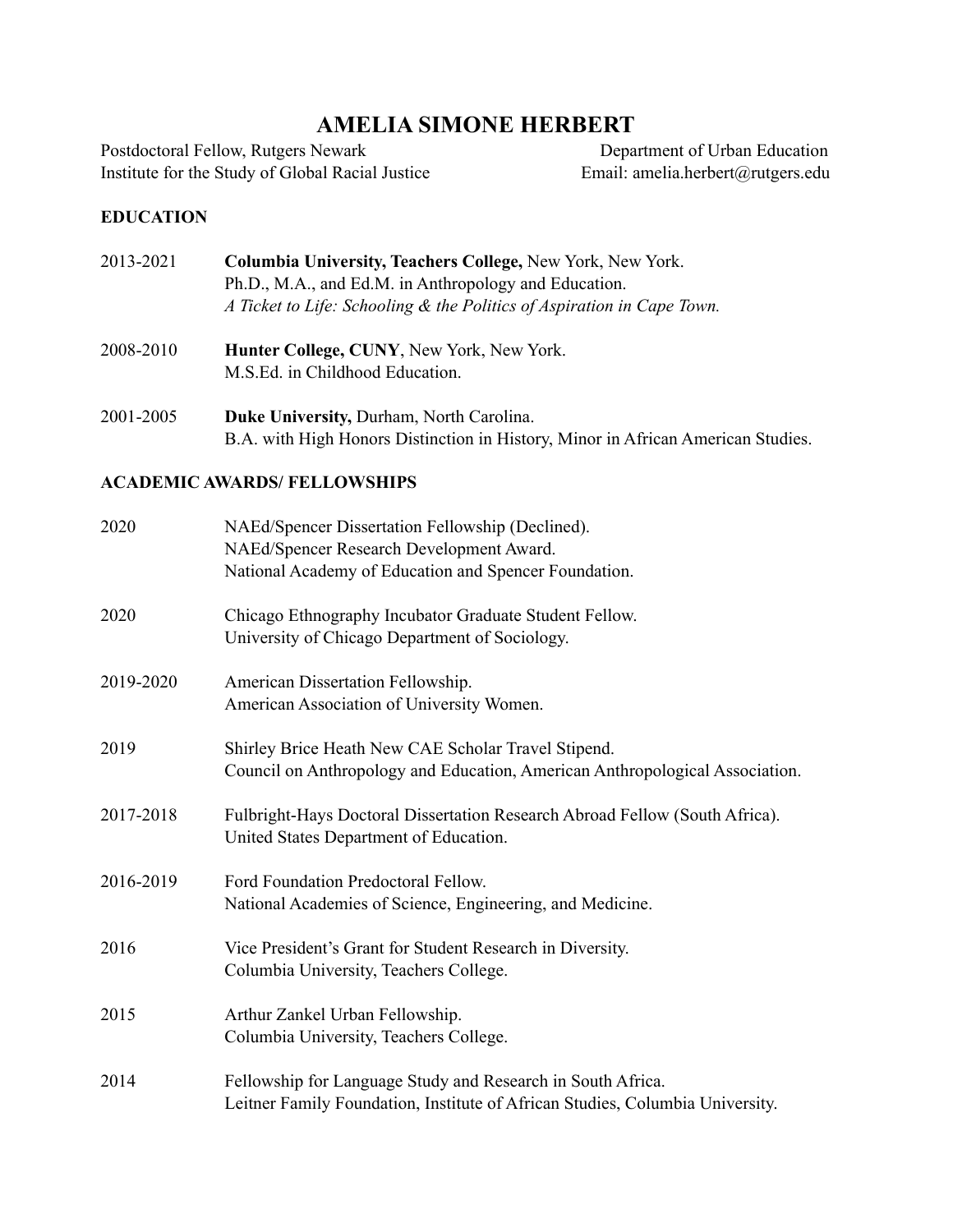#### **ACADEMIC PUBLICATIONS**

| 2021 | "Shareholder Schools: Racial-Capitalism, Policy Borrowing, and Market-Based<br>Education Reform in Cape Town, South Africa." In preparation for <i>Comparative</i><br><i>Education Review</i> special issue, "Black Lives Matter and Global Struggles for<br>Racial Justice in Education". |
|------|--------------------------------------------------------------------------------------------------------------------------------------------------------------------------------------------------------------------------------------------------------------------------------------------|
| 2021 | "Claiming Cape Town: Spatial Pedagogy, Black Geographies, and the Politics of<br>Aspiration." In preparation for Anthropology & Education Quarterly.                                                                                                                                       |
| 2020 | Herbert, Amelia. Review of Progressive Dystopia: Abolition, Antiblackness, and<br>Schooling in San Francisco, by Savannah Shange. Transforming Anthropology.                                                                                                                               |

## **PUBLIC WRITING**

| 2021 | "Monuments as Worldmaking: The Limits of Breaking the Bronze Ceiling."<br>Cultured Magazine. https://bit.ly/3bqNAft |
|------|---------------------------------------------------------------------------------------------------------------------|
| 2020 | "Swing Low: A Visual Metaphor for Abolition Now." CRWN Magazine.<br>https://bit.ly/2HPtAlg                          |

## **PROFESSIONAL EXPERIENCE IN HIGHER EDUCATION**

#### **Colgate University**

2020-2021 **Visiting Instructor**, "Education in a Global World"; "Race, White Supremacy, and Education"; "The American School".

## **Columbia University**

2019-2014 **Teaching Assistant,** "Educational Foundations" (Thea Renda Abu El-Haj); "Introduction to African American Studies" (Josef Sorett); "Introduction to Comparative Ethnic Studies" (Nelson Maldonado-Torres and Deborah Paredez); "Ethnography of Education" (Hervé Varenne); "Race, Class, and Schooling" (Ray McDermott).

## **Fashion Institute of Technology, State University of New York**

2015-2016 **Adjunct Lecturer**, "Cross-Cultural Studies".

## **Relay Graduate School of Education**

2013-2014 **Instructional Fellow/Academic Advisor**, Master of Arts in Teaching Program.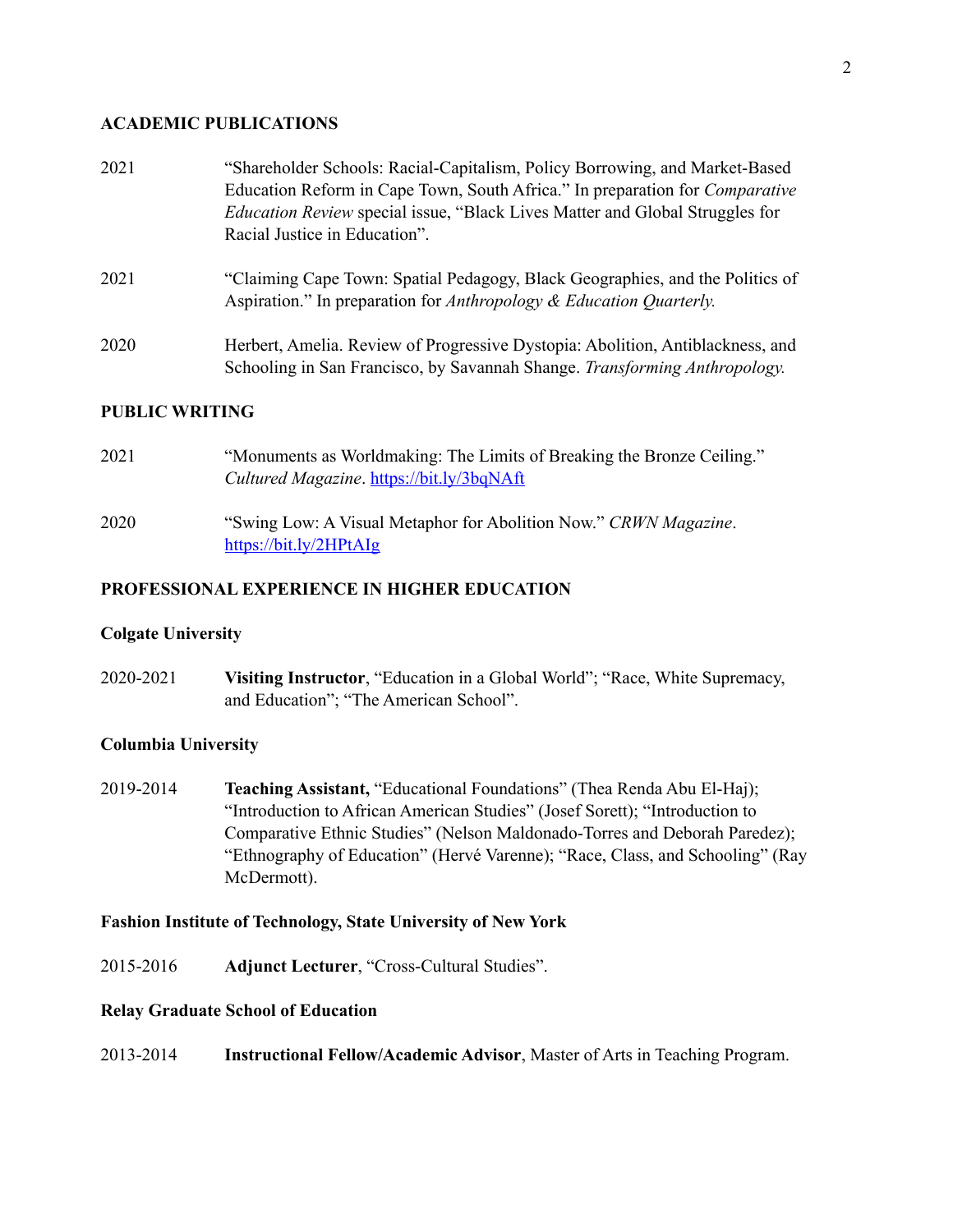#### **PROFESSIONAL EXPERIENCE IN K-12 EDUCATION**

- 2019-2020 **Lead Professional Development Coach**, Center for Professional Education of Teachers, Columbia University, Teachers College, New York, NY. *Designed and facilitated professional learning experiences for NYCDOE teachers.*
- 2008-2013 **History Teacher and Grade Level Chair**, North Star Academy, Newark, NJ. *Taught Advanced Placement World History, US History, and Research Skills for Grades 8, 9, 10; Served as Instructional Coach for Novice Teachers.*
- 2005-2008 **Second Grade Teacher and Teach For America Corps Member**, Newark Public Schools, Newark, NJ. *Designed curriculum and taught Literacy, Math, Social Studies, Science; Coordinated professional development; Served on School Leadership Council.*

#### **INTERNATIONAL EDUCATIONAL DEVELOPMENT EXPERIENCE**

- 2015-2016 **Program Coordinator**, Center for African Education, Columbia University, Teachers College, New York, NY. *Wrote grants, coordinated events and research collaborations locally and abroad.*
- 2014-2016 **Educational Consultant**, Global Teachers Institute, Cape Town, South Africa *Served on development team of organization addressing educational inequality by fostering pipeline of transformative educators from underserved communities.*

#### **RESEARCH EXPERIENCE**

- 2017- 2019 **Principal Investigator**, "Shaping Mobile Subjects in Contested Space: Schooling Experiences in a Low-Fee Independent Township High School in Cape Town," Fulbright-Hays Doctoral Dissertation Research Abroad. US Dept of Education.
- 2015-2016 **Research Assistant** to Drs. S. Garnett Russell, Michelle Knight-Manuel, and Sandra J. Schmidt, Creating Civic Education Communities, Cape Town, South Africa and New York, New York, TC Provost's Investment Fund.
- 2015-2016 **Principal Investigato**r, Socio-Cultural Transition from Low-Income Urban High Schools to Elite Universities in the US and South Africa, Newark, NJ and Cape Town, South Africa, TC Vice President's Grant for Student Research in Diversity.

## **SELECTED PRESENTATIONS**

2021 "Space, Place, and Aspiration in an Uneven Schooling Landscape." Invited poster session, "Promising Scholarship in Education Research: Dissertation Fellows and Their Research." American Educational Research Association Annual Meeting.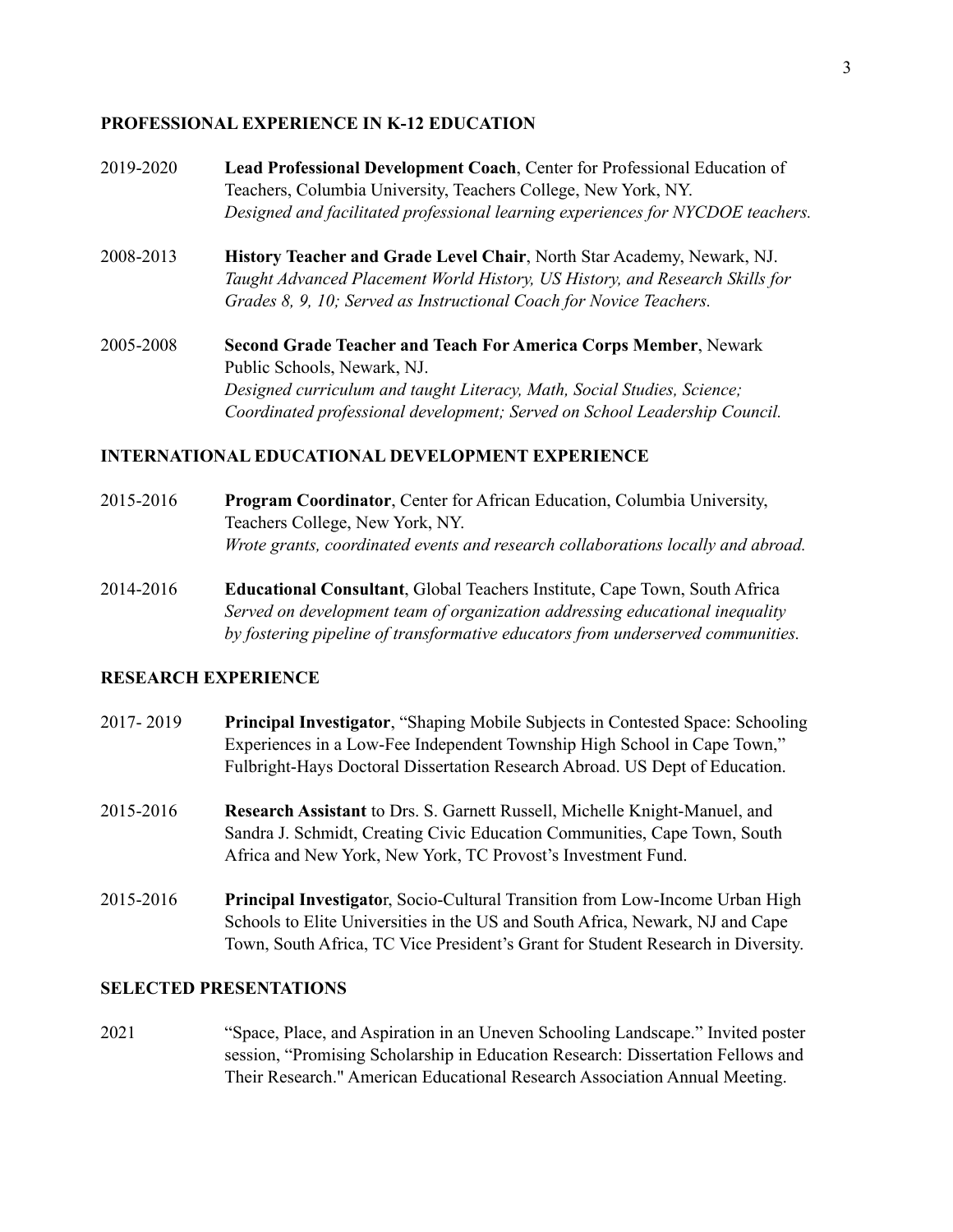#### **SELECTED PRESENTATIONS, Continued**

| 2020                 | "Shareholder Schools: Racial Capitalism, Policy Borrowing, and Marketized<br>Schooling." Paper presented at the Race and Capitalism Defined Symposium,<br>Center for the Study of Race, Politics, and Culture, University of Chicago.                                                                           |  |
|----------------------|-----------------------------------------------------------------------------------------------------------------------------------------------------------------------------------------------------------------------------------------------------------------------------------------------------------------|--|
| 2019                 | "Claiming Cape Town: Space, Place, and the Politics of Aspiration." Paper<br>presented at American Anthropological Association Annual Meeting, Vancouver,<br>BC, Canada. (Chair/Organizer, Council on Anthropology and Education Invited<br>Session, "Forecasting Futures: Education as Speculative Practice".) |  |
| 2019                 | "Education as the Practice of Freedom: Critical Pedagogy in K-12 Classrooms."<br>Workshop facilitated at Reimagining Education: Teaching and Learning in<br>Racially Diverse Schools, Teachers College, New York, NY.                                                                                           |  |
| 2018                 | "Education as the Practice of Freedom." Workshop facilitated with Bottom Up:<br>Reimagine Our Schools, Parkwood Primary School, Cape Town, South Africa.                                                                                                                                                        |  |
| 2018                 | "The 50th Anniversary of Paulo Freire's Pedagogy of the Oppressed." Workshop<br>facilitated at the Global Teachers Institute Aspiring Teachers Summit, Wits<br>University School of Education, Johannesburg, South Africa.                                                                                      |  |
| 2017                 | "Disrupting the Narrative: Complicating the "Public" in U.S. Education"<br>(Exemplary Paper Award). Paper presented with Dominic Walker at the 8th<br>Annual Diversity in Research and Practice Conference, Teachers College, NY.                                                                               |  |
| 2016                 | "Challenges for Marginalized Students in Higher Education in South Africa, the<br>United States, and Beyond." Invited presentation, Franklin Humanities Institute<br>Global Brazil Lab, Duke University, Durham, NC.                                                                                            |  |
| 2015                 | "Something Borrowed, Something New: Resisting, Transforming, Debating, and<br>Reciprocating Imports in a US/South Africa Teacher Exchange Program." Paper<br>presented at the American Anthropological Association Annual Meeting, Denver,<br>Colorado.                                                         |  |
| PROFESSIONAL SERVICE |                                                                                                                                                                                                                                                                                                                 |  |
| 2020                 | Reviewer, American Educational Research Association 2021 Annual Conference,                                                                                                                                                                                                                                     |  |

2019-2020 Fellow, Office of Academic Diversity & Inclusion Research Collective, Columbia. *Collaborated with multidisciplinary cohort of students producing public scholarship relevant for communities affected by marginalization and exclusion.* 

Division B, Section 6 - *De/Colonization and Transformative Curriculum Studies*.